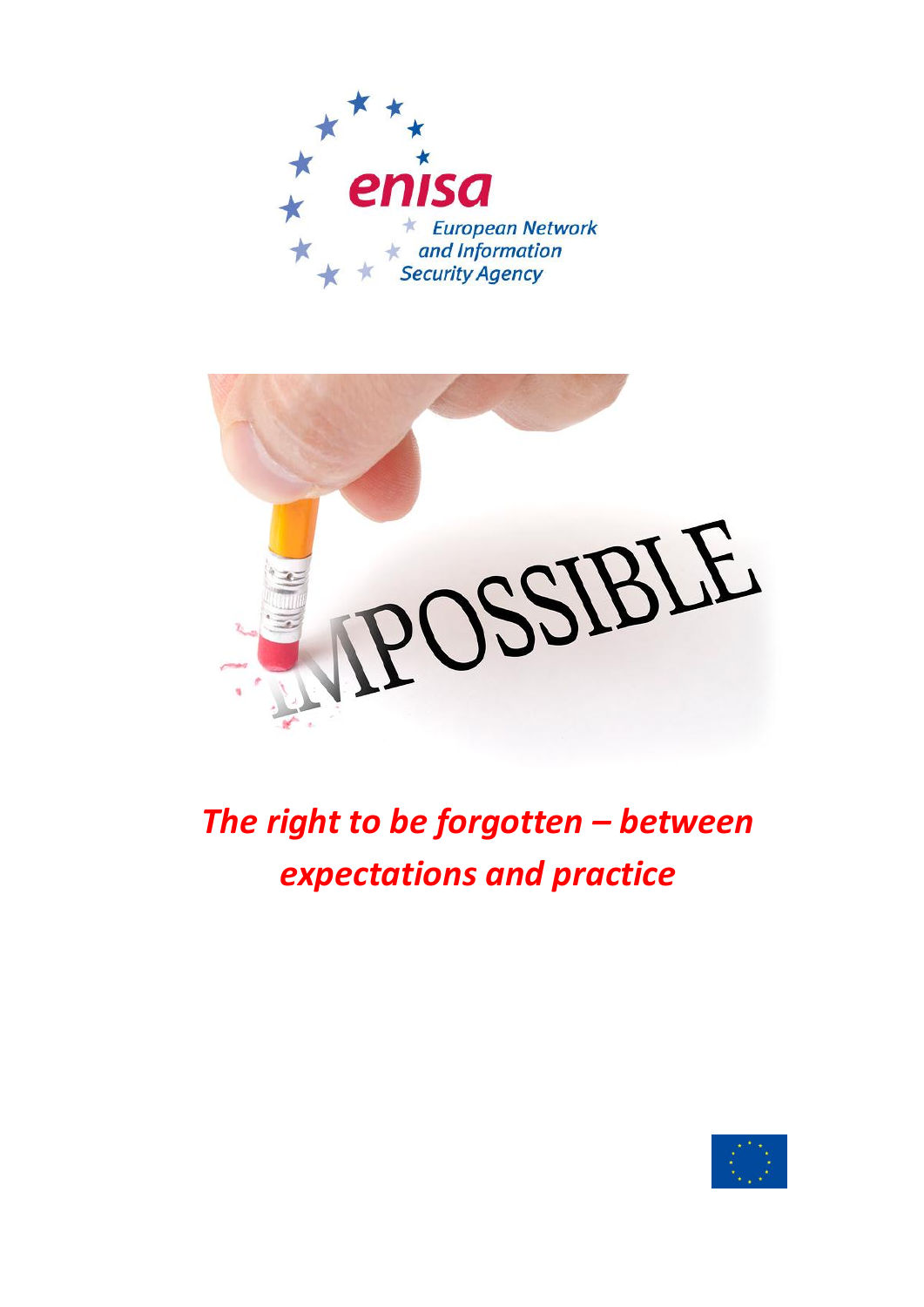

### *Contributors to this report*

Authors:

- Peter Druschel (Max Planck Institute for Software Systems, Germany)
- Michael Backes (Saarland University, Germany)
- Rodica Tirtea (ENISA)

ENISA project management:

- Rodica Tirtea
- Demosthenes Ikonomou

### *Agreements or Acknowledgements*

 The authors would like to thank Prof. Bart Preneel (K. U. Leuven, Belgium) and Hannes Tschofenig (NSN, Finland) for their valuable feedback and comments on this document.

*[Deliverable – 2011-10-18]*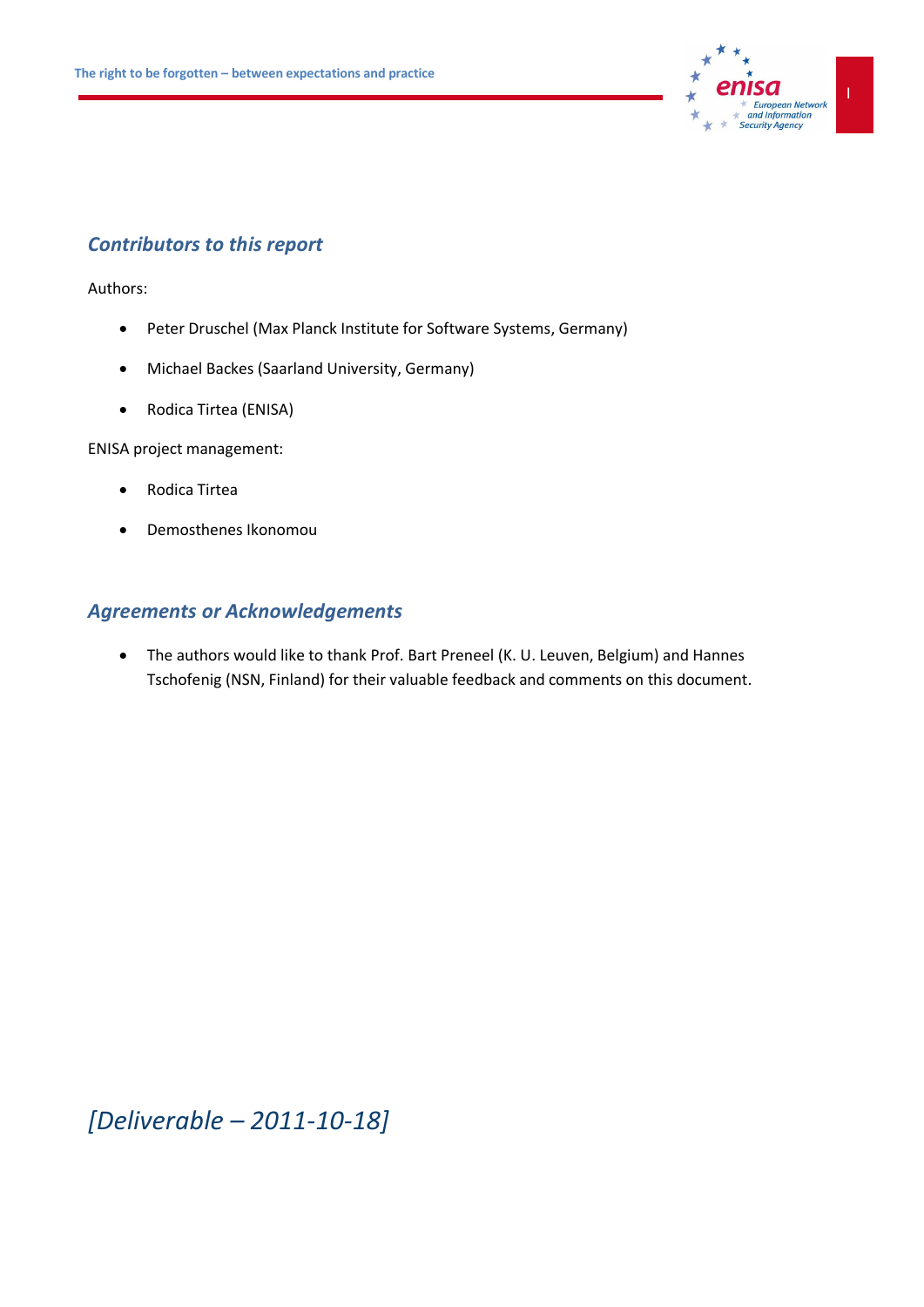

## *About ENISA*

The European Network and Information Security Agency (ENISA) is a centre of network and information security expertise for the EU, its member states, the private sector and Europe's citizens. ENISA works with these groups to develop advice and recommendations on good practice in information security. It assists EU member states in implementing relevant EU legislation and works to improve the resilience of Europe's critical information infrastructure and networks. ENISA seeks to enhance existing expertise in EU member states by supporting the development of cross-border communities committed to improving network and information security throughout the EU. More information about ENISA and its work can be found at [www.enisa.europa.eu.](http://www.enisa.europa.eu/)

### *Contact details*

For contacting ENISA or for general enquiries on this subject, please use the following details:

- Email[: sta@enisa.europa.eu](mailto:sta@enisa.europa.eu)
- Internet[: http://www.enisa.europa.eu](http://www.enisa.europa.eu/act/cert/)

For questions related to this project, please use the following details:

Email[: sta@enisa.europa.eu](mailto:sta@enisa.europa.eu)

#### **Legal notice**

Notice must be taken that this publication represents the views and interpretations of the authors and editors, unless stated otherwise. This publication should not be construed to be a legal action of ENISA or the ENISA bodies unless adopted pursuant to the ENISA Regulation (EC) No 460/2004 as lastly amended by Regulation (EU) No 580/2011. This publication does not necessarily represent state-of theart and ENISA may update it from time to time.

Third-party sources are quoted as appropriate. ENISA is not responsible for the content of the external sources including external websites referenced in this publication.

This publication is intended for information purposes only. It must be accessible free of charge. Neither ENISA nor any person acting on its behalf is responsible for the use that might be made of the information contained in this publication.

Reproduction is authorised provided the source is acknowledged.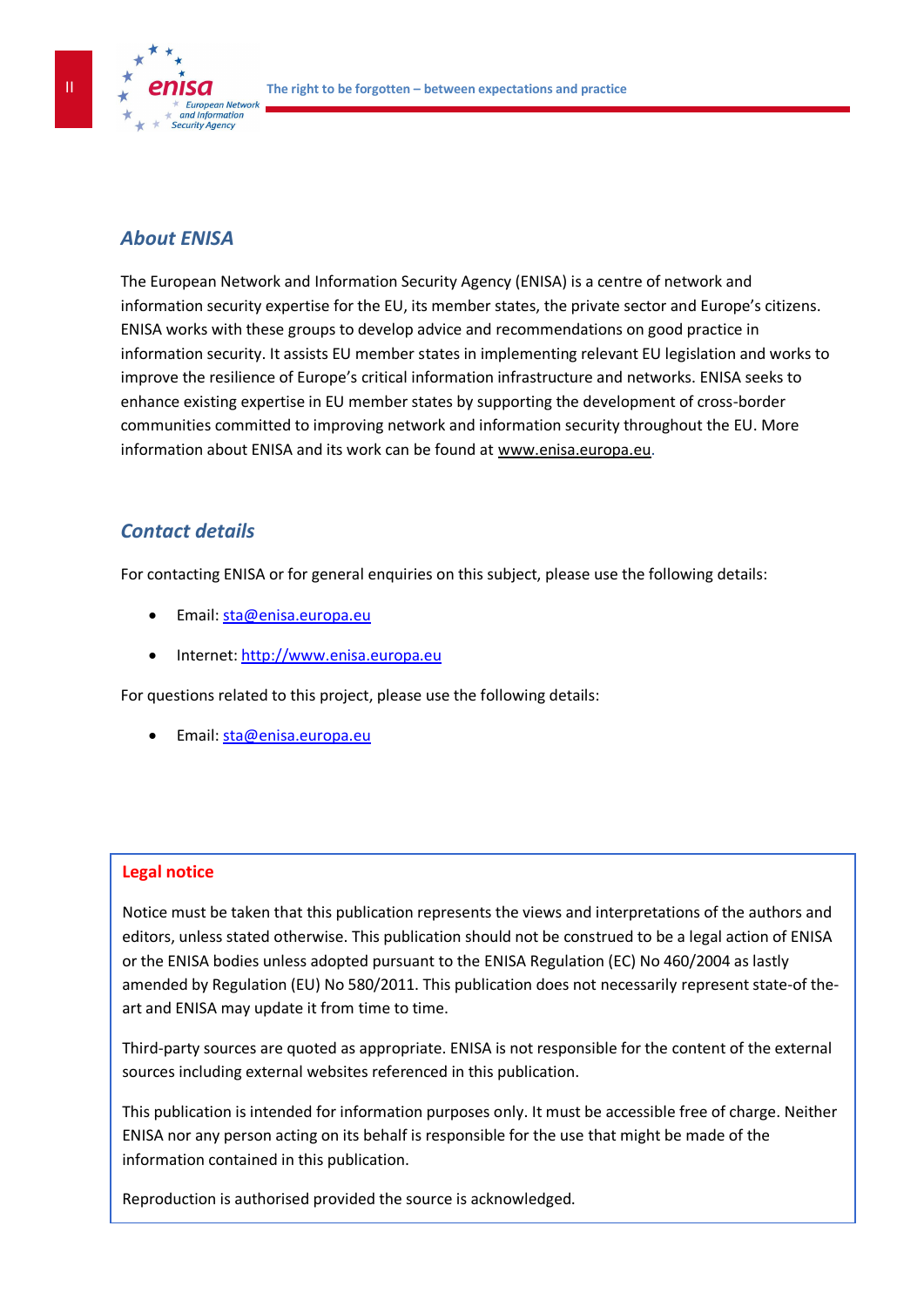

### **Contents**

| $\mathbf{1}$   |                                                                                                                                                                                                                                                                                                                                                                                                                                                                  |                                                                        |  |  |
|----------------|------------------------------------------------------------------------------------------------------------------------------------------------------------------------------------------------------------------------------------------------------------------------------------------------------------------------------------------------------------------------------------------------------------------------------------------------------------------|------------------------------------------------------------------------|--|--|
| $\overline{2}$ | $\label{lem:1} \mbox{Introduction} \,\, \ldots \,\, \ldots \,\, \ldots \,\, \ldots \,\, \ldots \,\, \ldots \,\, \ldots \,\, \ldots \,\, \ldots \,\, \ldots \,\, \ldots \,\, \ldots \,\, \ldots \,\, \ldots \,\, \ldots \,\, \ldots \,\, \ldots \,\, \ldots \,\, \ldots \,\, \ldots \,\, \ldots \,\, \ldots \,\, \ldots \,\, \ldots \,\, \ldots \,\, \ldots \,\, \ldots \,\, \ldots \,\, \ldots \,\, \ldots \,\, \ldots \,\, \ldots \,\, \ldots \,\, \ldots \,\,$ |                                                                        |  |  |
| 3              |                                                                                                                                                                                                                                                                                                                                                                                                                                                                  |                                                                        |  |  |
|                | 3.1                                                                                                                                                                                                                                                                                                                                                                                                                                                              |                                                                        |  |  |
|                | 3.2                                                                                                                                                                                                                                                                                                                                                                                                                                                              |                                                                        |  |  |
|                | 3.3                                                                                                                                                                                                                                                                                                                                                                                                                                                              |                                                                        |  |  |
| 4              |                                                                                                                                                                                                                                                                                                                                                                                                                                                                  |                                                                        |  |  |
|                | 4.1                                                                                                                                                                                                                                                                                                                                                                                                                                                              |                                                                        |  |  |
|                | 4.2                                                                                                                                                                                                                                                                                                                                                                                                                                                              |                                                                        |  |  |
|                | 4.3                                                                                                                                                                                                                                                                                                                                                                                                                                                              | Protecting personal data on discarded or offline storage equipment  11 |  |  |
|                | 4.4                                                                                                                                                                                                                                                                                                                                                                                                                                                              |                                                                        |  |  |
| 5              |                                                                                                                                                                                                                                                                                                                                                                                                                                                                  |                                                                        |  |  |
| 6              |                                                                                                                                                                                                                                                                                                                                                                                                                                                                  |                                                                        |  |  |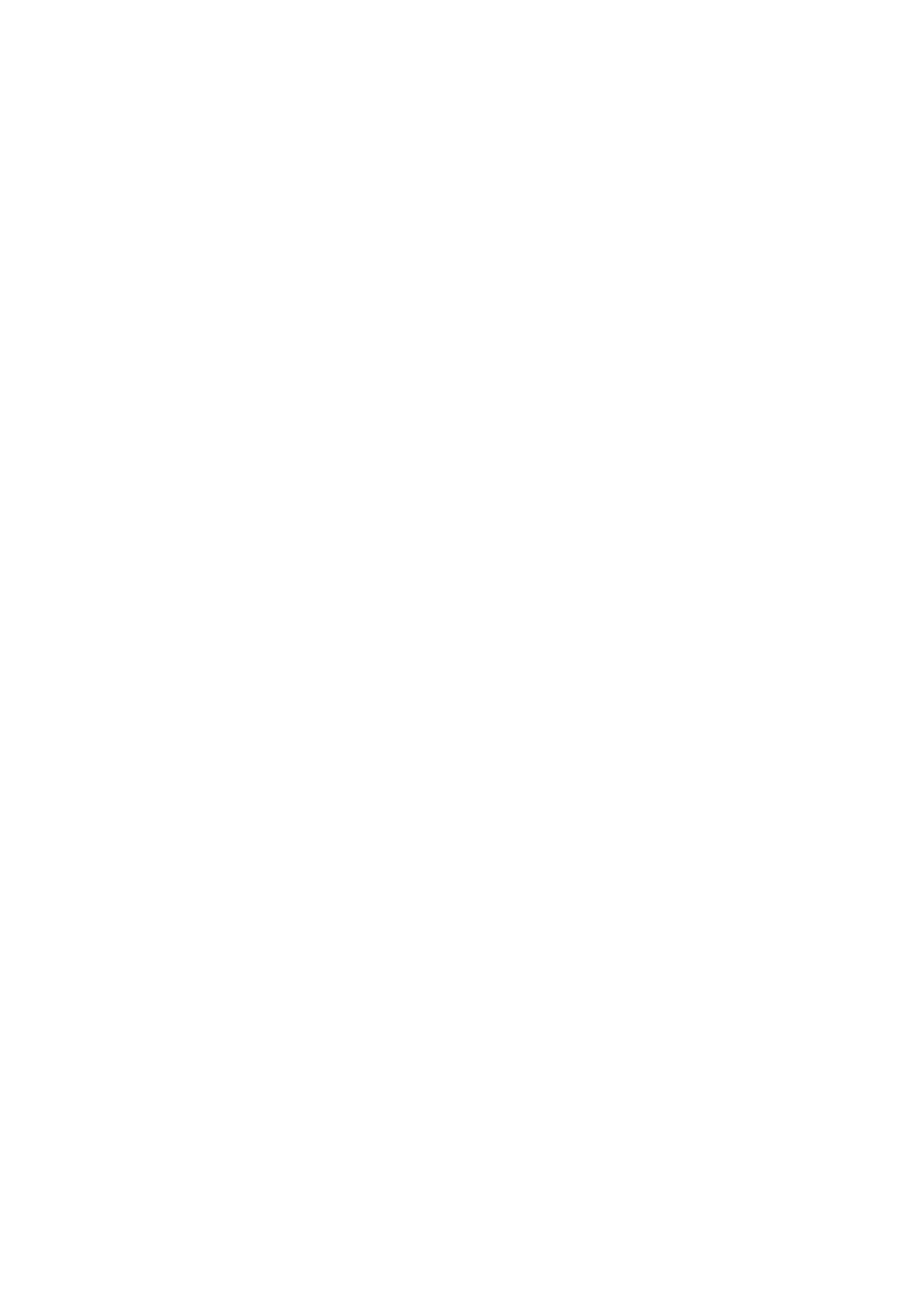

#### <span id="page-5-0"></span>**1 Executive Summary**

The right to be forgotten is included in the proposed regulation on data protection published by the European Commission in January 2012<sup>1</sup>. The regulation is still to be adopted by the European Parliament for entering into force. The different legal aspects of the right to be forgotten (i.e. right to erasure or right to oblivion) have been debated in different contexts<sup>2</sup> and are beyond the scope of this paper. With this paper we aim to cover other facets of the right to be forgotten. We focus on the technical means to enforce or support the right in information systems; as can be seen from this paper, there are technical limitations and there is a further need for clear definitions and legal clarifications.

This paper complements two other recent publications of ENISA: the study on data storage and collection in Europe, which, based on a survey of all 27 Member States, clarifies the complex landscape of approaches and practices in the EU; and, the paper on online behavioural tracking, which shows the extent of online profiling and its privacy implications.

A unified and uniform approach is needed and desired in Europe to be able to secure the fundamental right for personal data protection. The reform of the data protection laws in Europe is a clear step in this direction and through its' work, ENISA provides a technical perspective, supporting the reform by bringing forward an information security perspective.

Information security technology plays critical role in enforcing the right to be forgotten. In this paper we review relevant existing technology, and identify technical limitations and challenges when trying to enforce the right. Furthermore, we identify the need for additional definitions and legal clarifications required before appropriate technical means to enforce the right can be implemented.

The recommendations of the paper cover multiple aspects:

 $\overline{a}$ 

 Technical means of assisting the enforcement of the right to be forgotten require a definition of the scope of personal data, a clarification of who has the right to ask for the deletion of personal data under what circumstances, and what are acceptable ways to affect the removal of data. Data Protection Authorities, the Article 29 Data Protection Working Party, the European Data Protection Supervisor, etc. should work together to clarify these issues. Furthermore, when providing the abovementioned definitions, the technical challenges in

 $^{\text{\tiny{\textup{1}}}}$  European Commission, Proposal for a regulation of the European Parliament and of the Council on the protection of *individuals with regard to the processing of personal data and on the free movement of such data (General Data Protection Regulation), COM(2012) 11 final, 25 January 2012, available a[t http://ec.europa.eu/justice/data](http://ec.europa.eu/justice/data-protection/document/review2012/com_2012_11_en.pdf)[protection/document/review2012/com\\_2012\\_11\\_en.pdf](http://ec.europa.eu/justice/data-protection/document/review2012/com_2012_11_en.pdf) (last accessed on 28.03.2012).*

<sup>2</sup> *Ambrose, Meg Leta and Ausloos, Jef, The Right to Be Forgotten Across the Pond (March 31, 2012). 2012 TRPC. Available at SSRN: http://ssrn.com/abstract=2032325 o[r http://dx.doi.org/10.2139/ssrn.2032325](http://dx.doi.org/10.2139/ssrn.2032325) , last visited September 2012.*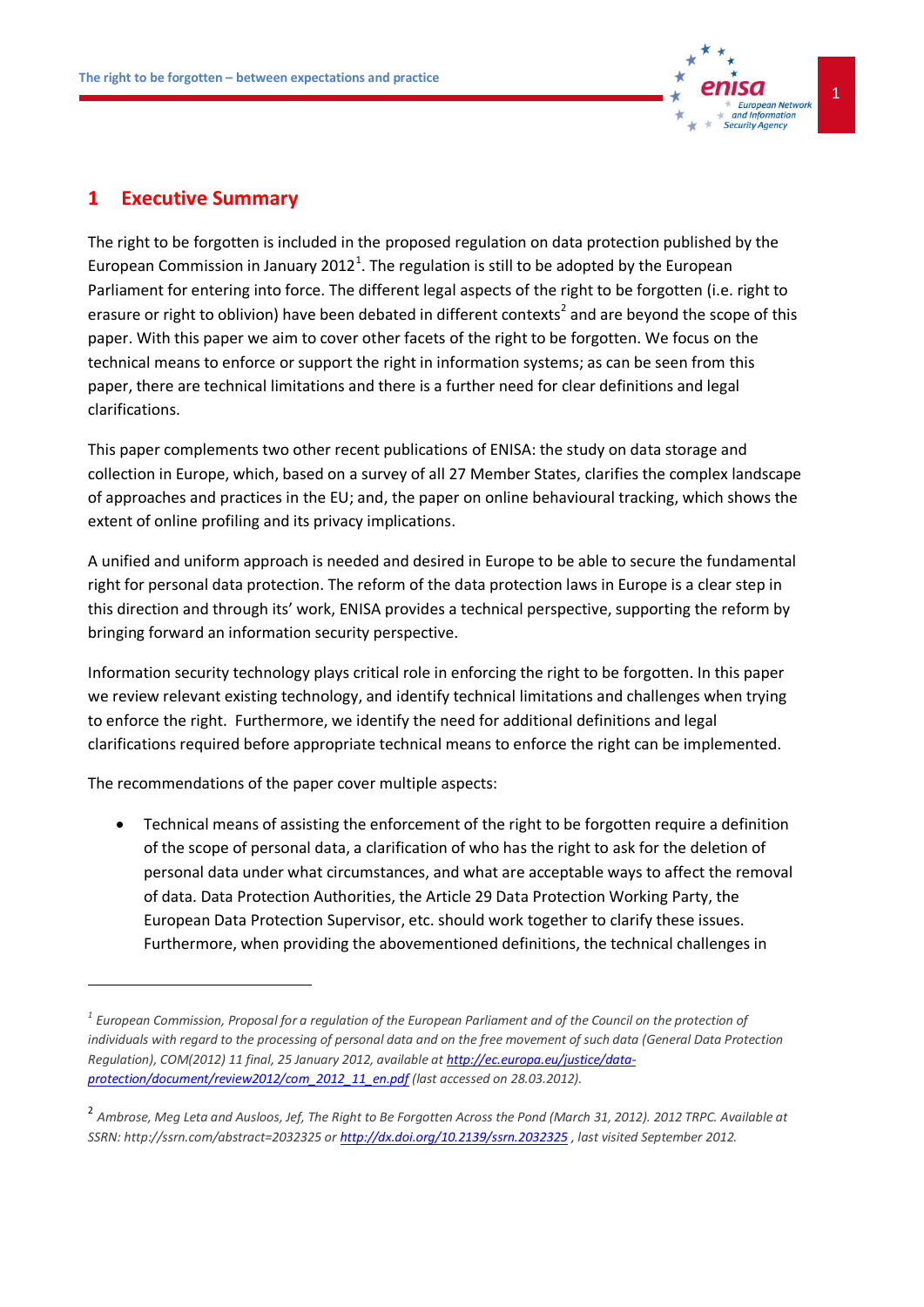

enforcing the right to be forgotten (and the associated costs) for a given choice of definition should be considered carefully.

- For any reasonable interpretation of the right to be forgotten, a purely technical and comprehensive solution to enforce the right in the open Internet is generally impossible. An interdisciplinary approach is needed and policy makers should be aware of this fact.
- A possible pragmatic approach to assist with the enforcement of the right to be forgotten is to require search engine operators and sharing services within the EU to filter references to forgotten information stored inside and outside the EU region.
- Particular care must be taken concerning the deletion of personal data stored on discarded and offline storage devices.
- Data controllers should be required to provide users with easy access to the personal data they store and ways to update, rectify, and delete data without undue delay and without cost to the user (to the extent that this does not conflict with other applicable laws).
- Research communities, industry, etc. should develop techniques and coordinate initiatives that aim at preventing the unwanted collection and dissemination of information (e.g., robot.txt, do not track, access control).

As mentioned above, this paper is complementing two other recent publications of ENISA in this area. In this broader context, given the findings of this paper, ENISA recommends that policy makers should ensure the use of technologies supporting the principle of minimal disclosure in order to minimize the amount of personal data collected and stored online. We also recommend the use of encryption for the storage and transfer of personal data. Particular attention should be focusing on tracking and profiling online, and enforcement solutions should be deployed to block misbehaving players and to force compliance with rules and regulations regarding personal data protection.

At the same time, Data Protection Authorities, the Article 29 Data Protection Working Party, the European Data Protection Supervisor, etc. should work together to clarify pending definition issues taking into account the practical implementation aspects while Member States should eliminate conflicting regulations.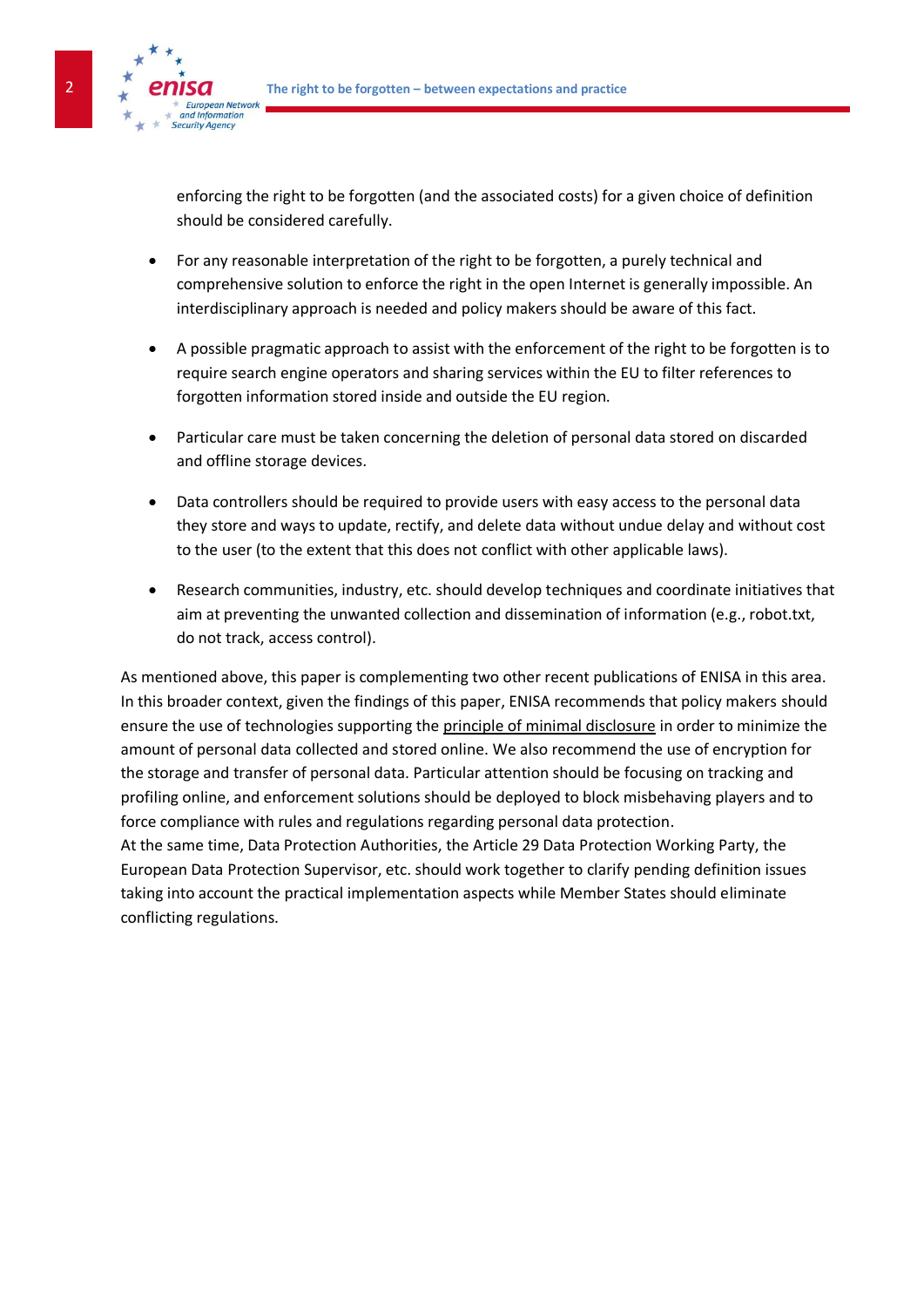

#### <span id="page-7-0"></span>**2 Introduction**

 $\overline{a}$ 

The 'Right to be forgotten' and topics related to the 'minimal disclosure' and 'minimum duration of the storage of personal data' are covered by the data protection policy framework.

**Policy context.** The right to be forgotten is described in Article 17 of the Regulation proposed in January 2012<sup>3</sup> by European Commission to replace the existing Data Protection Directive. In Article 5(e) is specified that '*Personal data must be […] kept in a form which permits identification of data subjects for no longer than is necessary for the purposes for which the personal data are processed […]<sup>4</sup> '.* The Article 17, '*Right to be forgotten and to erasure*'*,* provides the conditions of the right to be forgotten, including the obligation of the controller who has made the personal data public to inform third parties on the data subject's request to erase any links to, or copy or replication of that personal data<sup>5</sup> . Preamble (53) specifies: '*Any person should have the right to have personal data concerning them rectified and a 'right to be forgotten' where the retention of such data is not in compliance with this Regulation. In particular, data subjects should have the right that their personal data are erased and no longer processed, where the data are no longer necessary in relation to the purposes for which the data are collected or otherwise processed, where data subjects have withdrawn their consent for processing or where they object to the processing of personal data concerning them or where the processing of their personal data otherwise does not comply with this Regulation.*' And in (54) *'To ensure this information, the controller should take all reasonable steps, including technical measures, in relation to data for the publication of which the controller is responsible. In relation to a third party publication of personal data, the controller should be considered responsible for the publication, where the controller has authorised the publication by the third party'.* 

Implementing acts are still needed to clarify how this important right will be implemented. In this paper we are identifying some technical challenges related to this objective.

<sup>&</sup>lt;sup>3</sup> European Commission, Proposal for a regulation of the European Parliament and of the Council on the protection of *individuals with regard to the processing of personal data and on the free movement of such data (General Data Protection Regulation), COM(2012) 11 final, 25 January 2012, available a[t http://ec.europa.eu/justice/data](http://ec.europa.eu/justice/data-protection/document/review2012/com_2012_11_en.pdf)[protection/document/review2012/com\\_2012\\_11\\_en.pdf](http://ec.europa.eu/justice/data-protection/document/review2012/com_2012_11_en.pdf) (last accessed on 28.03.2012)* 

*<sup>4</sup> Personal data may be stored for longer periods insofar as the data will be processed solely for historical, statistical or scientific research purposes in accordance with the rules and conditions of the proposed regulation and further delegated acts.*

*<sup>5</sup> In the same Article is mentioned, that if the controller has made the personal data public, it 'shall take all reasonable steps, including technical measures, in relation to data for the publication of which the controller is responsible, to inform third parties which are processing such data, that a data subject requests them to erase any links to, or copy or replication of that personal data. Where the controller has authorised a third party publication of personal data, the controller shall be considered responsible for that publication.'*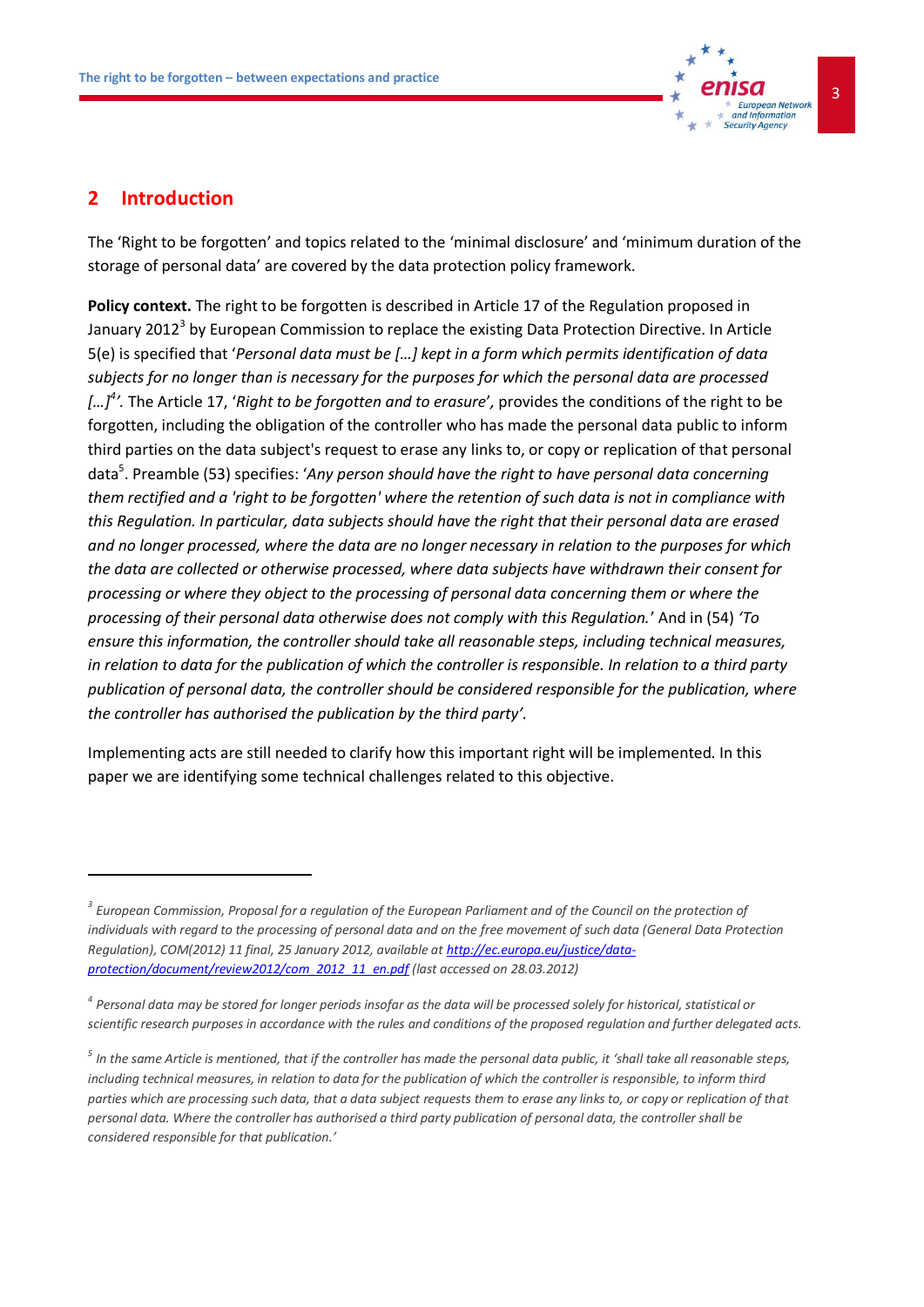

**Related work at ENISA.** This paper is complementing the '*Study on data collection and storage in the EU*<sup>6</sup> *'* conducted during 2011 and published in 2012 by ENISA and the paper on privacy considerations of online behavioural tracking<sup>7</sup>.

The study on data storage and collection covers an analysis of the relevant legal framework of European Member States on the *principle of minimal disclosure* and the *minimum duration of the storage of personal data*. The study surveys the implementation of the minimal disclosure principle, using 3 case studies (social networks, public transportation and telecom services) across 27 Member States. The findings show that more work is needed for the principle to be deployed correctly and there is a need for clear enforcement mechanisms.

Furthermore, the above mentioned study identifies issues from a pan European perspective regarding the storage of personal data by telecom operators, one of the more regulated industries (see section 5.3.2 'Storage of personal data by telecommunication operators' of the study). The study shows that the Member States have adopted varying practices with regard to the implementation of this storage obligation, the majority of the Member States have literally transposed the provision of the ePrivacy Directive and allow the processing of traffic data necessary for the purposes of billing and interconnection payments only up to the *end of the period during which the bill may lawfully be challenged or payment pursued*, without specifying in their national law how long this period would be. In practice the storage period is between 3-6 months to 10 years across 27 Member States.

The study concludes with a set of recommendations; the most relevant for this paper is the one addressed to the Member States that they should identify and eliminate conflicting regulatory provisions relating to the collection and storage of persona data. Furthermore, the study recommends to support minimal data disclosure and to encourage minimal data storage periods: *the practical implementations of the principles of data minimisation and of conservation in specific cases by data controllers, should be evaluated (for instance in the form of audits) and clear sanctions and enforcement mechanisms should be available in cases of violations.*

Among the recommendations of the paper on online tracking<sup>8</sup>, we select, as relevant also for this study, the following: more work and an interdisciplinary approach are needed to address the privacy risks associated with tracking mechanisms. There is a further need to development anti-tracking initiatives and solutions; development of easy-to-use tools for transparency and control; awareness is important but there is a need to enhance transparency tools to allow the users to know how their

 $\overline{a}$ 

*<sup>6</sup> ENISA, Study on data collection and storage in the EU, available at: <http://www.enisa.europa.eu/act/it/library/deliverables/data-collection>*

*<sup>7</sup> 'Privacy considerations of online behavioural tracking', paper to be published by ENISA under <http://www.enisa.europa.eu/act/it/library/> .*

*<sup>8</sup> Privacy considerations of online behavioural tracking', to be published by end of October 2012 by ENISA.*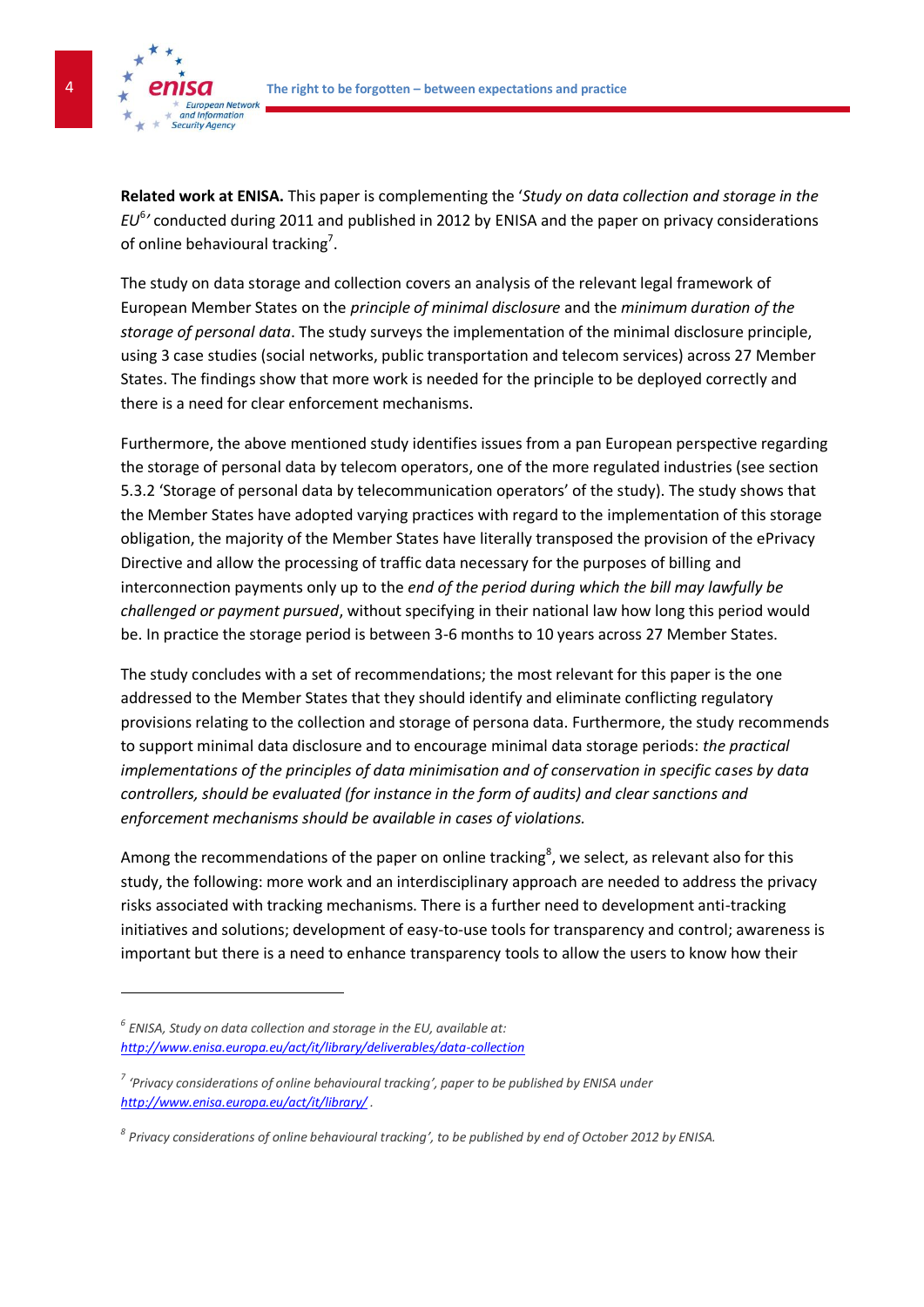

personal data is collected, managed and transferred. Enforcement solutions should be deployed to block misbehaving players and to force compliance with rules and regulations regarding personal data protection; mechanisms should be defined by regulatory bodies both for compliance and for monitoring and detection of violation of the rules.

**Structure of this paper.** In this paper we focus on the technical means to achieve forgetfulness in information systems. After a discussion of possible definitions and interpretations of the right to be forgotten and their impact on possible technical implementations, the paper reviews some of the available techniques that allow expiration of electronically stored information. Challenges and vulnerabilities are summarized. The paper ends with a conclusions and recommendations section.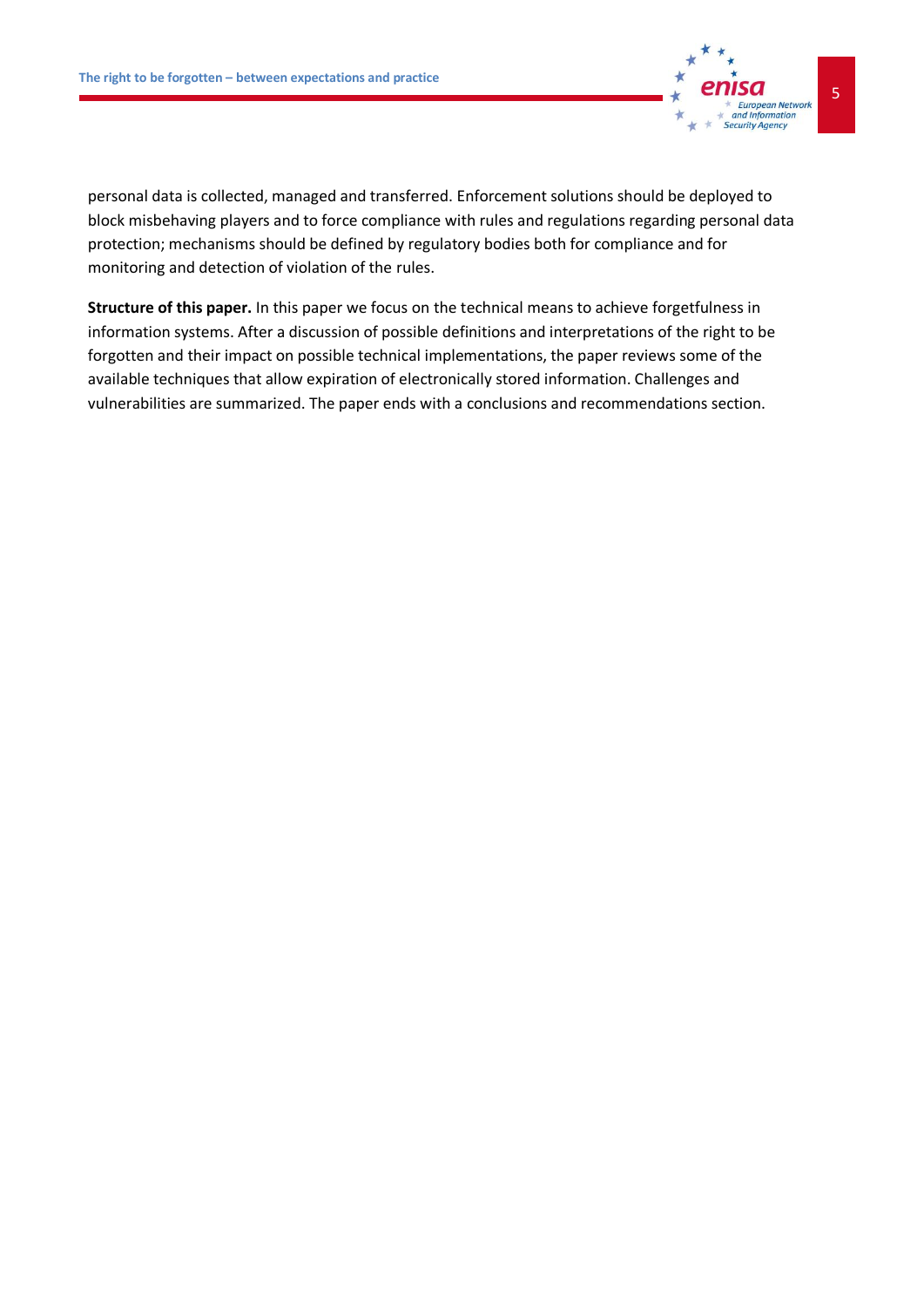6 **The right to be forgotten – between expectations and practice**



 $\overline{a}$ 

# <span id="page-10-0"></span>**3 Interpreting the right to be forgotten**

The right to be forgotten is subject to interpretation, as it does not provide precise definitions for what constitutes personal data, who has the right to request deletion of a particular data item, and what are acceptable means of implementing the right. It is up to the courts to interpret the law in ways appropriate to specific cases and evolve the case law as new applications, products and scenarios emerge.

However, different interpretations and definitions influence the technical and non-technical challenges in supporting the right to be forgotten in a fundamental way. Here, we briefly discuss the dimensions of possible definitions and interpretations, in order to provide background for the discussion of technical means in the following section.

# <span id="page-10-1"></span>*3.1 What is the scope of personal data?*

The new proposed EU regulations define personal data in art 4 as follows: *"(1) 'data subject' means an identified natural person or a natural person who can be identified, directly or indirectly, by means reasonably likely to be used by the controller or by any other natural or legal person, in particular by reference to an identification number, location data, online identifier or to one or more factors specific to the physical, physiological, genetic, mental, economic, cultural or social identity of that person; (2) 'personal data' means any information relating to a data subject."*

Data protection directive<sup>9</sup>, definitions in art. 2 are "(a) 'personal data' shall mean any information *relating to an identified or identifiable natural person ('data subject'); an identifiable person is one who can be identified, directly or indirectly, in particular by reference to an identification number or to one or more factors specific to his physical, physiological, mental, economic, cultural or social identity.*"

These definitions define personal data broadly as information that can be linked, either by itself or in combination with other available information, to uniquely identify a natural person. However, they leave to interpretation whether it includes information that can be used to identify a person with high probability but not with certainty, e.g. a picture of a person or an account of a person's history, actions of performance. Neither is it clear whether it includes information that identifies a person not uniquely, but as a member of a more or less small set of individuals, such as a family.

A related question is how aggregated and derived forms of information (e.g. statistics) should be affected when some of the raw data from which statistics are derived are forgotten. Removing forgotten information from all aggregated or derived forms may present a significant technical challenge. On the other hand, not removing such information from aggregated forms is risky, because it may be possible to infer the forgotten raw information by correlating different aggregated forms.

*<sup>9</sup> DPD available at:<http://eur-lex.europa.eu/LexUriServ/LexUriServ.do?uri=CELEX:31995L0046:EN:HTML>*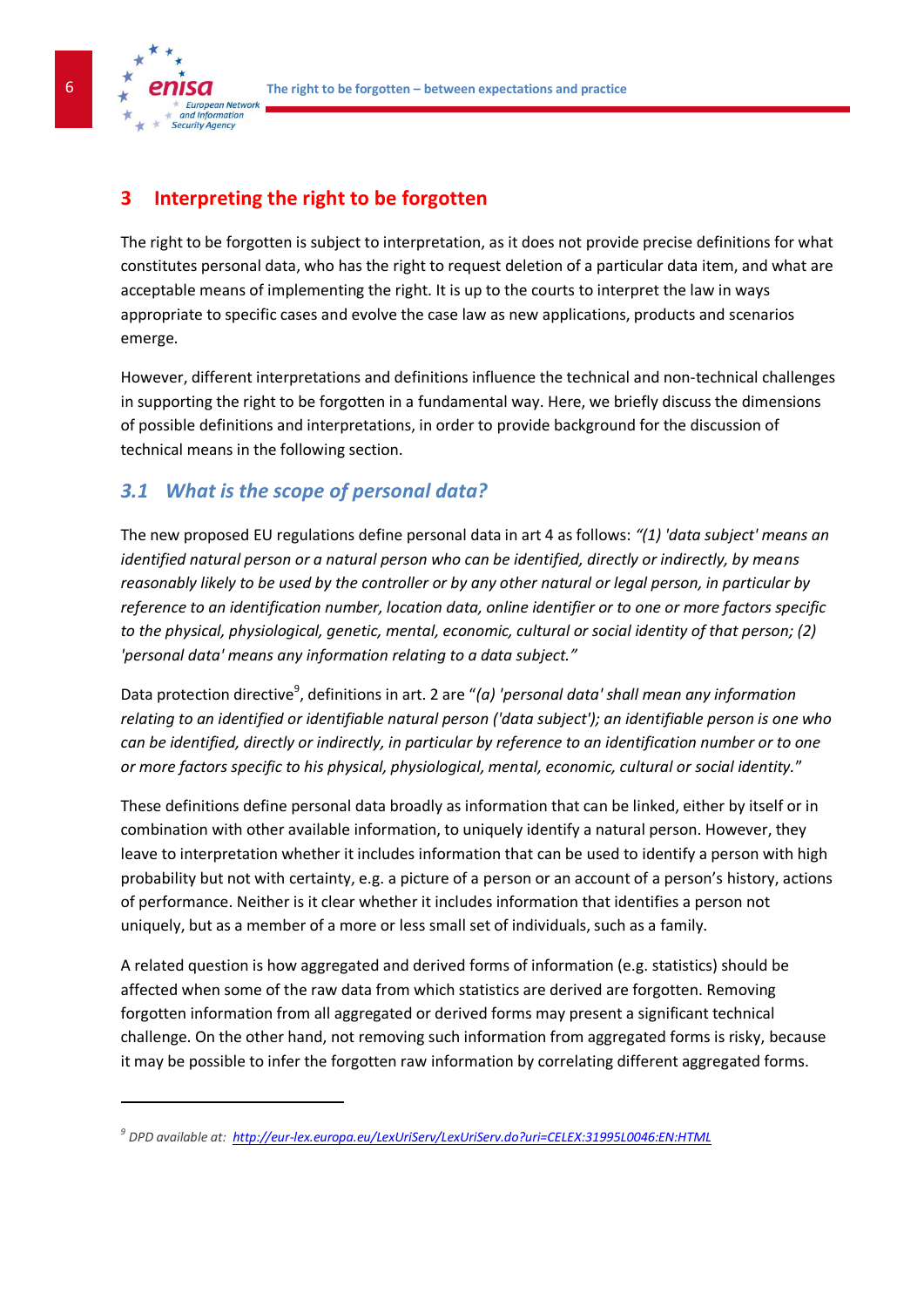

The difficulty is that the EU regulations and laws tend to be deliberately broad and general, to allow for a range of interpretations appropriate for many different situations. However, *technical means to ensure the right to be forgotten require a precise definition of the data and circumstances to which the right to be for forgotten shall apply*.

## <span id="page-11-0"></span>*3.2 Who has the right to request deletion of a data item?*

Next, we consider the question of who has the right to request deletion of a data item. In many cases, the answer is unambiguous, such as when a person requests that their own name, date-of-birth and residential address are removed from a database. In other cases, however, the question of who has the right to demand that an item should be forgotten is subject to interpretation.

For instance, consider a photograph depicting Alice and Bob engaged in some activity at a given time and place. Suppose Alice wishes the photo to be forgotten, while Bob insists that it persist. Whose wishes should be respected? What if multiple people appear in a group photo? Who gets to decide if and when the photo should be forgotten?

In another example, Bob incorporates part of a tweet he receives from Alice into a longer blog post of his own. When Alice later exercises her right to remove her tweet, what effect does this have on the status of Bob's blog post? Does Bob have to remove his entire blog post? Does he have to remove Alice's tweet from it and rewrite his post accordingly? What criteria should be used to decide?

A related question is how the right to be forgotten should be balanced against the public interest in accountability, journalism, history, and scientific inquiry? Should a politician or government be able to request removal of some embarrassing reports? Should the author of a scientific study be able to request withdrawal of the publication? What principles should be used to decide, and who has the authority to make a decision?

## <span id="page-11-1"></span>*3.3 What constitutes "forgetting" a data item?*

Our next question concerns the question of what is an acceptable way of "forgetting" information. A strict interpretation would require that all copies of the data be erased and removed from any derived or aggregated representations to the point where recovering the data is impossible by any known technical means. A slightly weaker (and possibly more practical) interpretation would allow encrypted copies of the data to survive, as long as they cannot be deciphered by unauthorized parties. An even weaker (and more practical) interpretation would allow clear text copies of the data to survive, as long as the data would no longer appear in public indices, database query results, or in the results of search engines.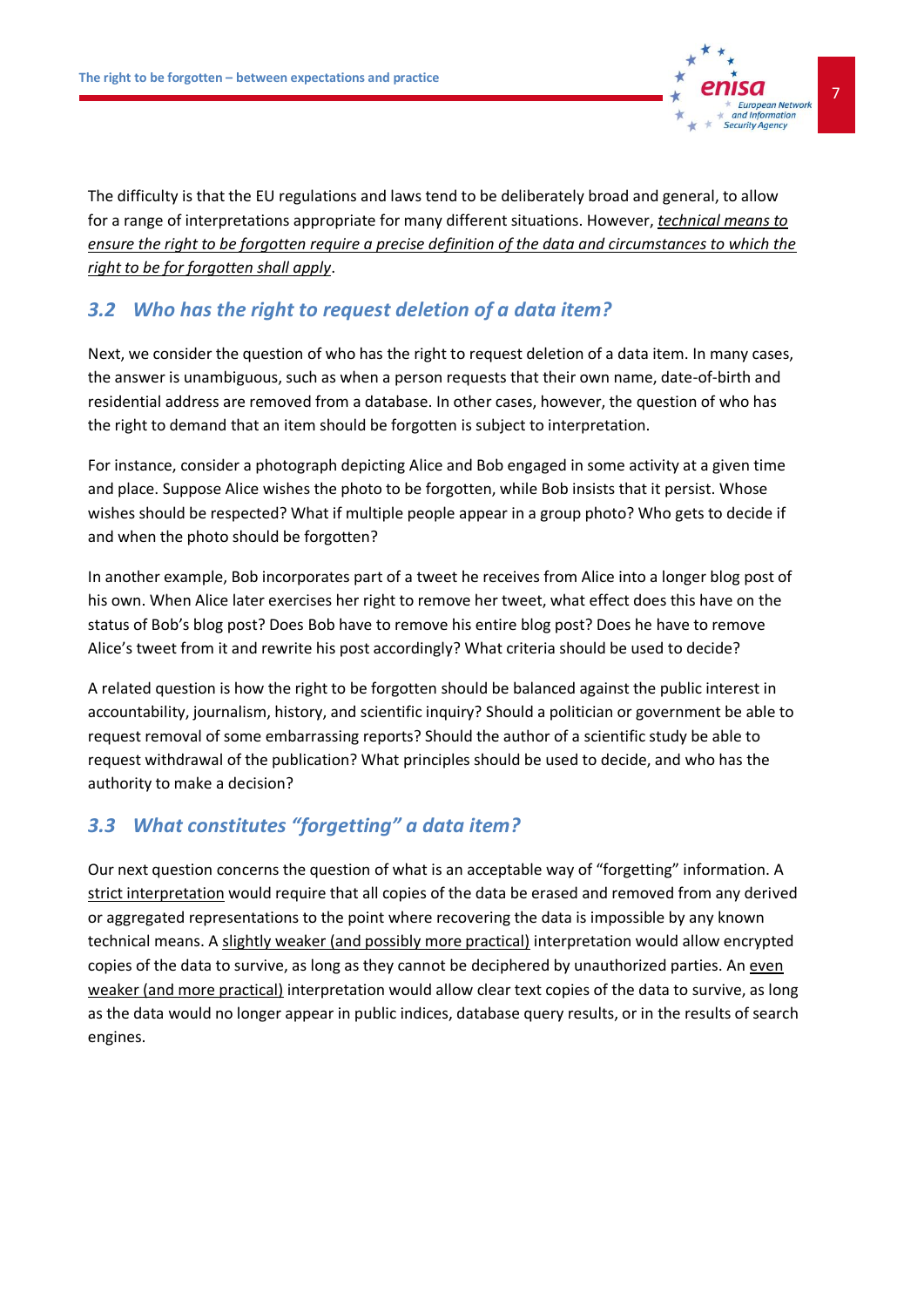

## <span id="page-12-0"></span>**4 Technologies and challenges**

The fundamental technical challenge in enforcing the right to be forgotten lies in

- (i) allowing a person to identify and locate personal data items stored about them;
- (ii) tracking all copies of an item and all copies of information derived from the data item;
- (iii) determining whether a person has the right to request removal of a data item; and,
- (iv) effecting the erasure or removal of all exact or derived copies of the item in the case where an authorized person exercises the right.

In a completely open system like the (vast) public portion of today's world-wide web, anyone can make copies of a public data item and store them at arbitrary locations. Moreover, the system does not account for the number, owner or location of such copies. *In such an open system it is not generally possible for a person to locate all personal data items (exact or derived) stored about them; it is difficult to determine whether a person has the right to request removal of a particular data item; nor does any single person or entity have the authority or jurisdiction to effect the deletion of all copies*. Therefore, enforcing the right to be forgotten is impossible in an open, global system, in general.

The ability to enforce a "right to be forgotten" crucially depends on the capabilities of the underlying information system. In a nutshell, this capability is technically feasible only in "closed" systems, which reliably account for the processing, storage and dissemination of all information, and prevent the dissemination of data to locations where an erasure cannot be enforced. In such a system, all participating entities must reside in a jurisdiction that enforces the right to be forgotten, every data request must be authenticated and logged, and the principals must be linkable to real-world persons or organizations.

In principle, systems such as corporate networks and access-controlled public networks that fall entirely within the jurisdiction of EU member states, could meet these requirements. However, such networks would require, without exception, that all principals (users and providers) be strongly authenticated using a form of electronic identity that can be linked to natural persons.

In an open system such as the public portion of the Internet, on the other hand, public data can be accessed by principals with online identities that cannot be reliably linked to a natural person. These principals are capable of further distributing the information to other untrusted parties, possibly resulting in a massive replication of data. In such a system, there is no generally applicable, technical approach to enforce the right to be forgotten. This case is common in the Internet, e.g., when personal data is being included in social networking sites, homepages, blogs, tweets, etc. In the following subsections, we discuss both scenarios in more detail.

It is important to understand *that regardless of the type of information system, unauthorized copying of information by human observers is ultimately impossible to prevent by technical means*. Consider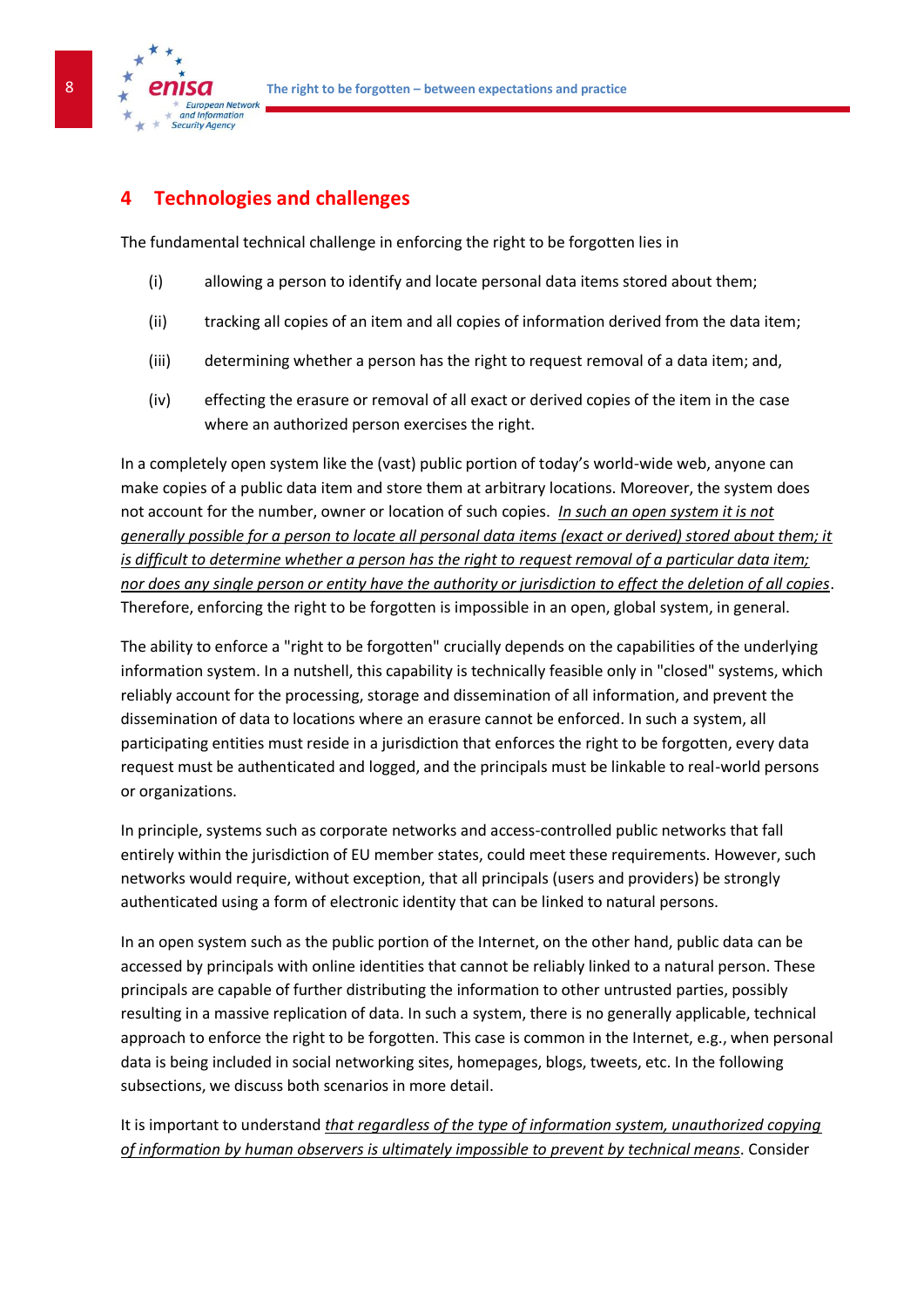Alice viewing Bob's personal information on a computer screen, while she is allowed to do so (i.e., before Bob has invoked his right to be forgotten). Alice can take a picture of the screen using a camera, take notes or memorize the information. It is technically impossible to prevent Alice from doing so, or even to recognize that she has obtained a copy of Bob's personal data. Later, when Bob invokes his right to be forgotten, all known copies of his data within the system are deleted. However, Alice has a copy of the information and she can distribute or re-publish this information at will.

### <span id="page-13-0"></span>*4.1 Closed systems*

For the purposes of this discussion, a closed system is one in which all components that process, transmit or store personal information, as well as all users and operators with access to personal information can be trusted or held accountable for respecting applicable laws and regulations concerning the use of the private information.

An example is a corporate network, where personal data is processed, transmitted and stored exclusively by data processing hardware and software owned and operated by the corporation, and all users and operators with access to personal information are employees. Implementing the 'right to be forgotten' in such a network is technically feasible, though not without its challenges. For instance, when the owner of an item of personal information exercises her right to be forgotten, finding and removing all copies of the information and any derived information (including cached copies stored on the local disks of employee computers, backup copies stored on archival storage media, etc.) can be technically challenging and require substantial operational overhead.

A more complex type of closed system is an industry that shares personal information and is regulated by the government regarding the use of this information. For instance, the United States health care industry (health providers, insurance companies, and health care billing companies) as well as employers share patient records, and are jointly responsible for handling this information in accordance with Title II of the US Health Insurance Portability and Accountability Act (HIPAA). Participating companies and organizations are trusted and held accountable for their appropriate use of personal information. The system is closed because all parties with access to the personal information are held accountable for their compliance with the law, and all personal information remains with the jurisdiction of the USA. In principle, the "right to be forgotten" can be implemented in such a system. In practice, however, privacy breaches in the healthcare sector are not uncommon, nor are losses of credit card information in the banking industry. This suggests that enforcing the right to be forgotten may be challenging even in closed systems.

Even in closed systems, *all users with access to personal information must be trusted to respect applicable privacy laws,* because it is very difficult to ensure compliance by technical means alone. For instance, it would be difficult to prevent an employee from using his smartphone to take pictures of personal information on his office computer screen and transport the digitized information outside the company, where they would be out of reach of any technical enforcement of the right to be forgotten.

European Network and Information **Security Agency**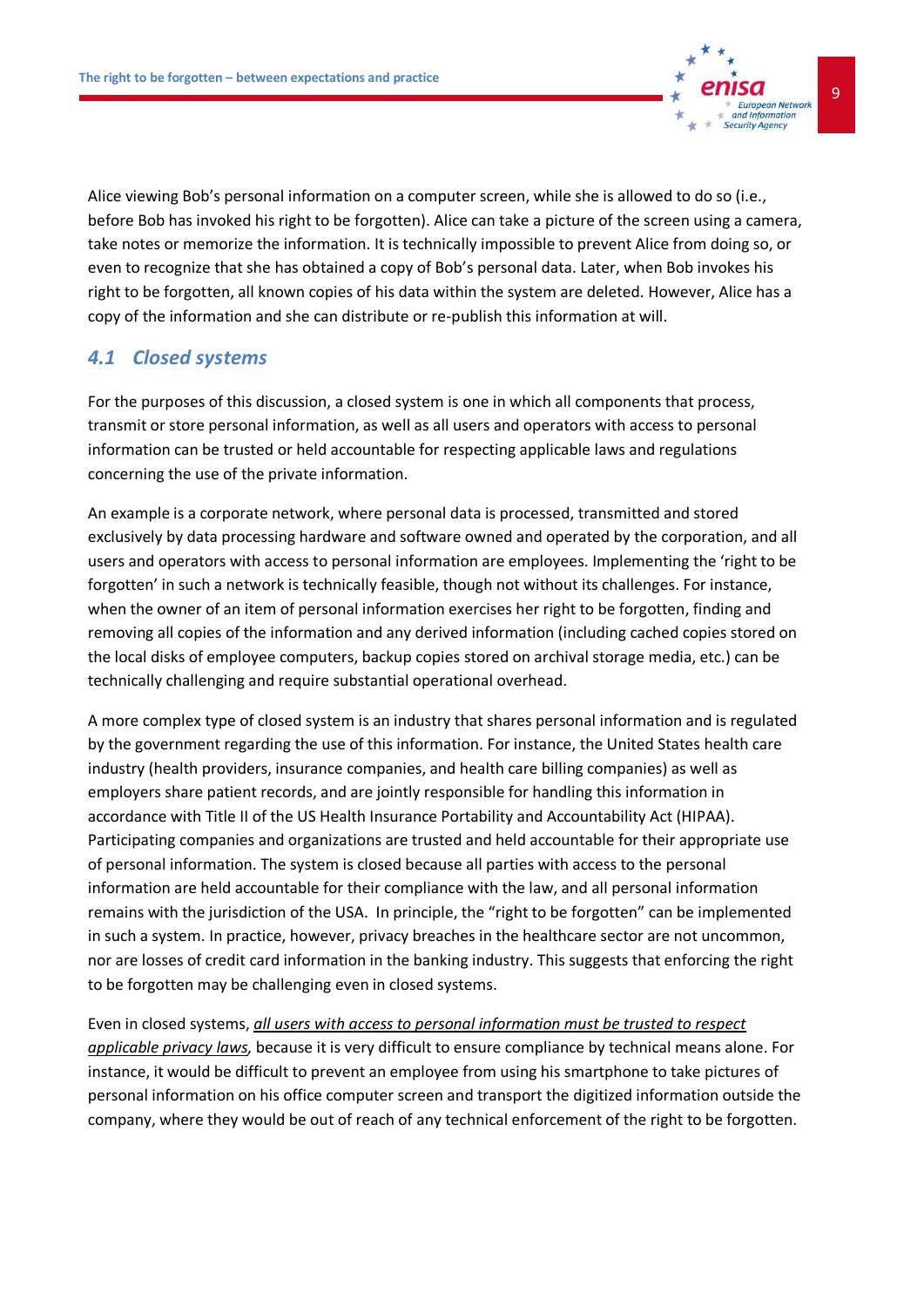<span id="page-14-0"></span>

**European Network** and Information curity Agency

In open networks such as the Internet, *information accessible to the public typically cannot be kept under the control of the user who originated the data. The reason is that data can be digitally copied, stored locally, and re-entered into the Internet, often in different locations for different purposes*.

Such digital copying and re-insertion of arbitrary data cannot be generally prevented by technical means, unless one is able to make very strong assumptions about the underlying software and/or hardware, as in Digital Rights Management (DRM). Such strong assumptions introduce additional technical and economic challenges, and often meet with limited public acceptance. Moreover, it remains unclear if even these strong measures can solve the problem entirely. For instance, digital rights management requires a cryptographic infrastructure to protect the desired content, and the corresponding software programs have to be tailored to support DRM. Nevertheless, expert attackers can circumvent DRM with modest effort.

A potential solution to avoid the unauthorized duplication of data would be to augment data with an executable program that enforces copyright protection. For instance, images could be equipped with a corresponding displaying program that, e.g., communicates with a trusted server to properly display the (formerly encrypted) data, disables screen shots of images while the images are being viewed, and so forth. *These techniques could be used to hamper the duplication of data. However, this solution faces important limitations in practice:*

- First, virtually all services rely on standard file formats such as JPG, and hence would not accept proprietary formats that come with their own interpreter.
- Second, such solutions would often require additional communication with external servers, which raises additional security challenges. For instance, such programs would provide a new avenue for the injection of Trojan horses and viruses on individual's computers and devices. In order to function properly, these programs would have to execute with generous permissions, which could be exploited by potentially malicious code.

As a consequence, such solutions would likely meet with scepticism by industry, security experts and the public.

It is thus fair to say that *digital duplication cannot be prevented in general in open networks*. However, it is worth pointing out that even if one assumed that direct digital duplication can be excluded by technical means, there exist additional ways to effect data duplication which are even harder to prevent. For instance, taking a photograph of the screen while personal data is being displayed, or rerecording a private conversation using a microphone while it is being replayed cannot be prevented without physical screening of all listeners. Such re-captured information can be reinserted in the Internet.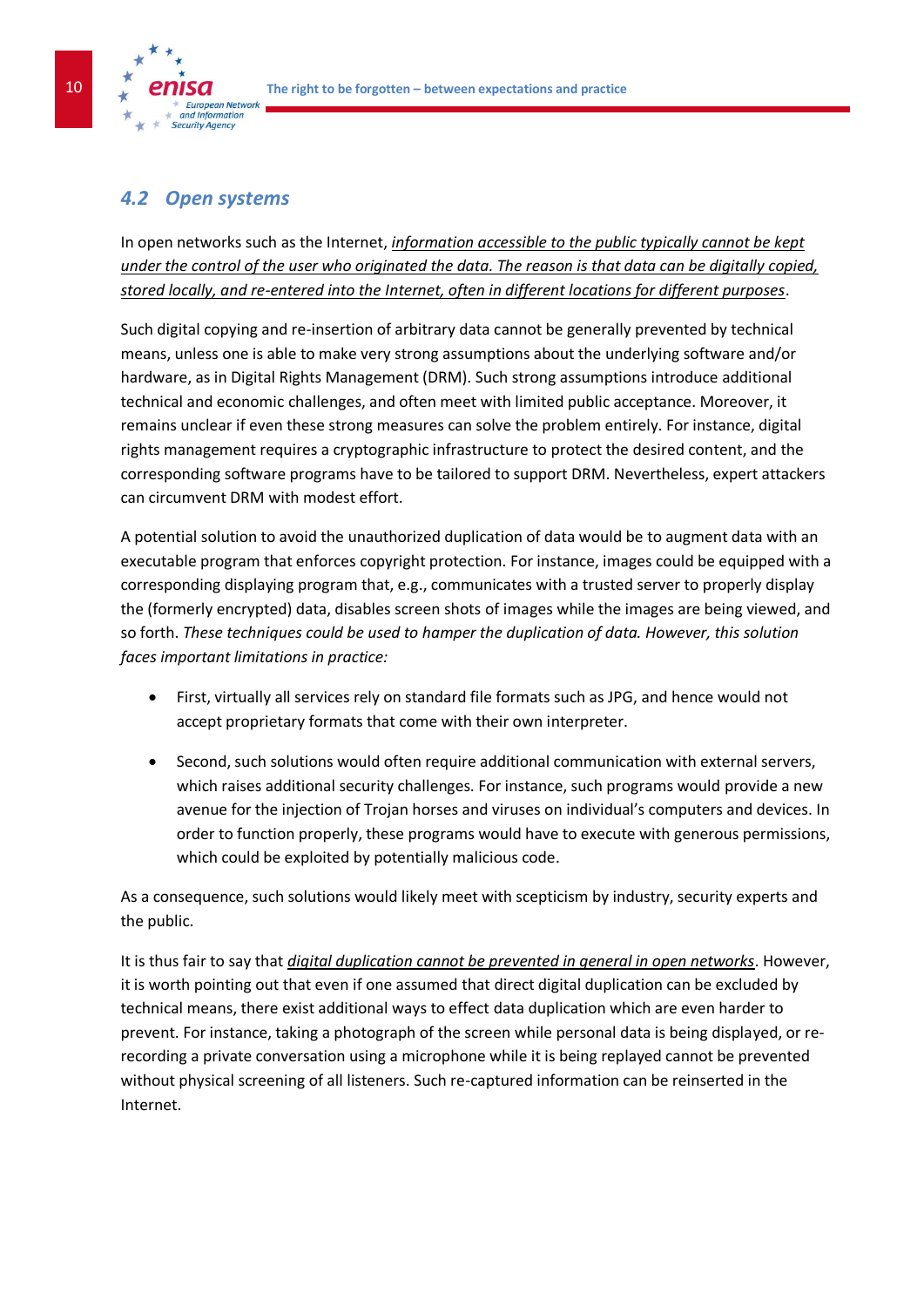

Finally, truly public information such as important news typically exist in a variety of different forms, both in various digital places, as well as in non-digital newspapers, radio, etc. There is no technical way to make this data forgotten.

### <span id="page-15-0"></span>*4.3 Protecting personal data on discarded or offline storage equipment*

Regardless of whether private data is processed in an open or closed system, particular attention must be paid to personal data stored on discarded storage equipment, e.g., the magnetic and flash disk devices in discarded or recycled smart phones, notebooks, desktop computers and USB sticks. Simply deleting the files on such devices is insufficient to prevent third parties from recovering such data from discarded devices using simple and widely available technical means.

Based on the study presented by the ICO (Information Commissioner's Office – UK) in April 2012 [13], leaking personal data on discarded storage devices is a significant issue in practice, which consumers must take more care to avoid. The problem can be avoided by physically destroying the storage media, disposal by a trustworthy professional service, or the use of secure scrubbing software like DBAN [14].

A related question concerns that removal of data stored on off-line storage media. Storing data copies on off-line media like tape archives or USB sticks is common and required for disaster recovery. Locating such copies as part of a removal operation when a person exercises their right to be forgotten, however, can be particularly challenging. It may be necessary to distribute and retain removal requests indefinitely, so that removed data items stored on off-line media can be deleted as soon as the media is connected.

### <span id="page-15-1"></span>*4.4 Existing techniques for expiration of data*

Meyer-Schönberger [1] discusses the broad consequences of the virtually unbounded memory in current information systems. He proposes to tag sensitive data with an expiration date and to require all servers handling such data to obey that date. Such a mandate conflicts with the business interests of many corporate information service providers, and with the interests of governments. A word-wide legal mandate to respect data expiration dates, on the other hand, seems out of reach in the foreseeable future. Moreover, it is technically difficult to verify that all servers actually delete the data and hold delinquent service providers accountable. In recent years, a number of research projects have sought to address various aspects of this problem.

In a first line of work, the expiration date associated with personal data is implemented by encrypting the data itself with a symmetric encryption key and restricting access to these keys. Unfortunately, none of these systems are capable of dealing with scenarios where published data is subsequently manipulated, e.g., re-encoding of JPEGs as commonly done in social networks such as Facebook. Similarly, the challenges of storing and distributing keys securely during their period of validity has not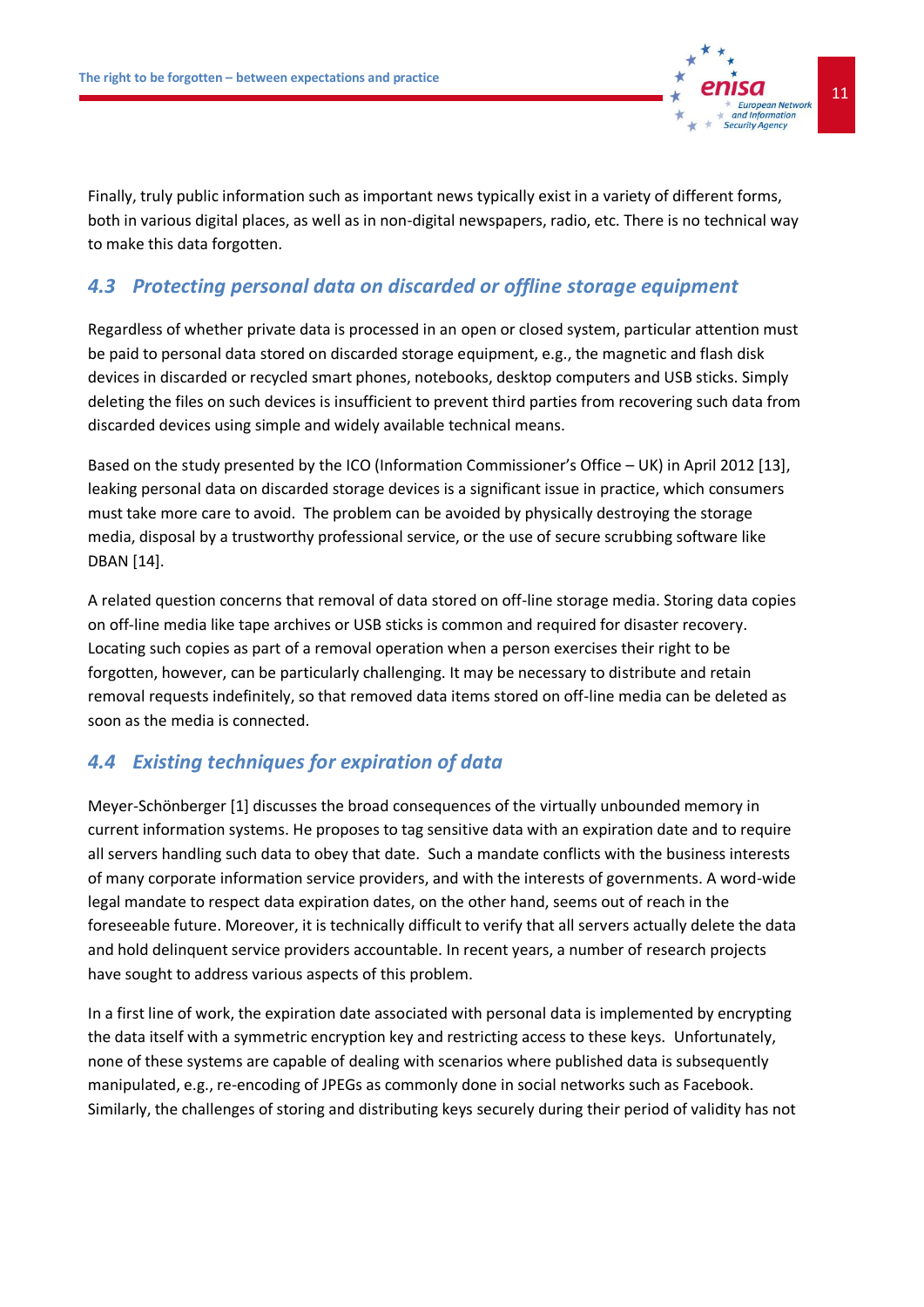

been considered thus far. Finally, preventing unauthorized copying, notifying all key holders to delete their keys, and authenticating removal requests remain open problems.

One line of work is aimed at effectively closed systems, such as corporate information systems and systems limited to a single jurisdiction. Here, all servers are aware of the encrypted nature of the data, post-processing of data is not supported, and the threat of an adversary who obtains keys while the data is available is generally not considered. The first such system we are aware of is described in [2], which provided the basic principle. Another prominent system is the *Ephemerizer* [3], an improved version of which was later described in [4].

*Vanish* [5] is a more recent approach, which stores shares of the keys in a distributed hash table (DHT), a data structure that underlies P2P networks. The DHT is designed to reliably remove the key after a certain time, so that the cleartext data becomes unavailable (although encrypted copies may persist). An attack against the proposed implementation was recently published [6], using a Sybil attack on the DHT.

*X-pire!* [7] is a system that allows users to set an expiration date for images in social networks (e.g., Facebook and Flickr) and on static websites, without requiring any form of additional interaction with these web pages. Technically, X-pire! encrypts images in a suitable manner before they are uploaded to the web server, and stores the corresponding keys on a dedicated key server. If a user Bob wishes to view this image, e.g., while visiting Alice's Facebook profile, a browser plugin executing on Bob's machine requests the corresponding decryption key from the key server. If the key has not yet expired, the image is decrypted and displayed on Bob's screen. As with all such systems, an attacker can obtain an unauthorized copy of the image by taking a screen snapshot or taking a picture with a camera while the cleartext image is being displayed on the screen.

The *EphCOM* system [8] is similar to Vanish, but uses a trick to store the keys in the cache of DNS servers, based on the presence of generated hostnames. Similar to Vanish and X-pire!, post-processing of protecting data and the threat of retrieving keys during their period of validity is not considered. To publish data that expires at a specific time one needs to find a (large) number of domains that have the same TTL; a study shows that TTLs of more than 7 days are rather uncommon, which limits the practicality of the approach.

A second line of work aims at securing privacy-sensitive content published in social networks, and is based on a different assumption: The central difference is that these approaches store all data on an external, trusted server, while the aforementioned approaches host these data on the target servers / the actual social networks themselves. One example is *FaceCloak* [9]; similar approaches are described in [10] and [11]. A challenge for these approaches is the scalability of a centralized server, given the vast amount of data, including multimedia data like images and videos published every day.

Following a similar motivation of constraining access to personal information, an owner-centric architecture (OCN) [12] has recently been proposed, which considers content ownership as the central principle. As far as content distribution and control is concerned, OCN aims to establish dedicated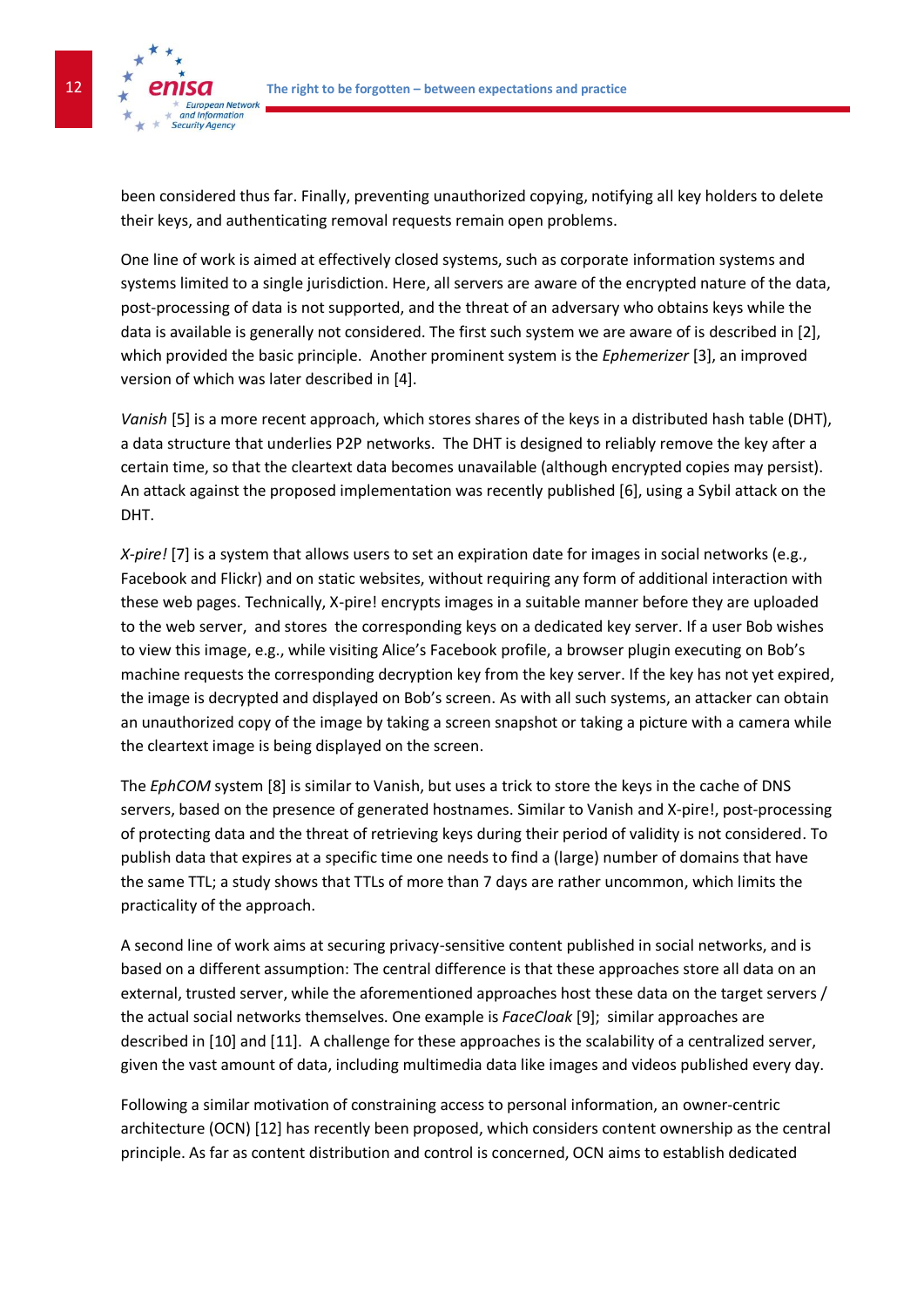

Another potential solution to preventing data duplication is to adopt techniques from *Digital Rights Management (DRM)*. Technically, DRM is a technology for access control, which has been used by various commercial entities to inhibit, unsuccessfully, unauthorized usage of digital content. DRM was designed for content publishers, hardware manufacturers, copyright holders, and individuals who wish to limit the dissemination of their product after sale. In practice, DRM has faced various problems, especially at the technical level. DRM techniques can often be bypassed with moderate effort. For instance, DRM audio protection can be bypassed by burning audio files on an audio CD, and subsequently ripping them into DRM-free audio files. Similarly, watermarks in images and video can often be easily removed. As a consequence, solutions based on DRM are unlikely to be able to avoid data duplication in general.

While it is impossible in general to remove data from the Internet once it was published, it might be possible to limit its accessibility. One such approach relies on the observation that users typically find information on the Internet by issuing queries to a search engine, or by using a social networking, sharing, or tagging site. Data not identified by a search engine or shared via a service like Twitter is difficult to find. A natural way to "mostly forget" data is thus to prevent its appearance in the results of search engines, and to filter it from sharing services like Twitter. EU member states could require search engine operators and sharing services to filter references to forgotten data. As a result, forgotten data would be very difficult to find, even though copies may survive, for instance, outside the EU jurisdiction.

To summarize, *all existing technical approaches to ensure the right to be forgotten are vulnerable to unauthorized copying while the date is publicly accessible and a re-dissemination of such unauthorized copies once the data has expired*. Therefore, *the right to be forgotten cannot be ensured using technical means alone*. A possible partial solution may be a legal mandate aimed at making it difficult to find expired personal data, for instance, by requiring search engines to exclude expired personal data from their search results.

European Network and Information **Security Agency**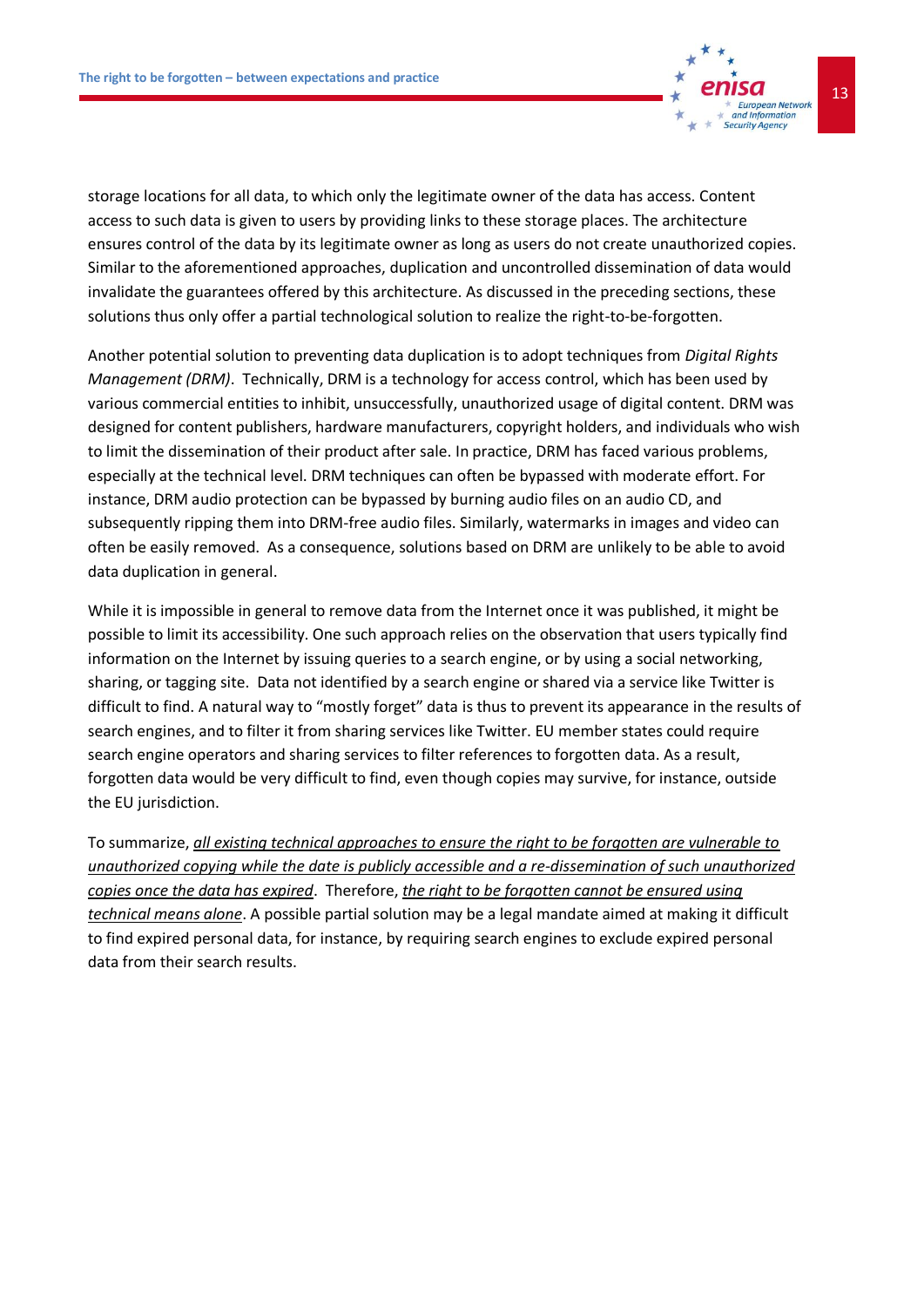**14 The right to be forgotten** *–* **between expectations and practice** 

## <span id="page-18-0"></span>**5 Conclusions and recommendations**

Once personal information is published, it is ultimately impossible to prevent, or even observe, by technical means, the creation of unauthorized copies of this information. In an open system like the Internet, the right to be forgotten cannot be enforced by technical means alone. Enforcement must rest on a combination of technical and international legal provisions.

#### **Recommendations:**

**European Network** and Information curity Agency

- Technical means of assisting the enforcement of the right to be forgotten require a definition of the scope of personal data, a clarification of who has the right to ask for the deletion of personal data under which circumstances, and what are acceptable ways to affect the removal of data. Data Protection Authorities, the Article 29 Data Protection Working Party, the European Data Protection Supervisor, etc. should work together to clarify these issues.
- When providing the abovementioned definitions, the technical challenges in enforcing the right to be forgotten (and the associated costs) for a given choice of definition should be considered carefully.
- For any reasonable interpretation of the right to be forgotten, a purely technical and comprehensive solution to enforce the right in the open Internet is generally impossible.
- A possible pragmatic approach to assist with the enforcement of the right to be forgotten is to require search engine operators and sharing services within the EU to filter references to forgotten information stored inside and outside the EU region.
- Particular care must be taken concerning the deletion of personal data stored on discarded and offline storage devices.
- Data controllers should be required to provide users with easy access to the personal data they store and ways to update, rectify, and delete data without undue delay and without cost to the user (to the extent that this does not conflict with other applicable laws).
- Develop techniques that aim at preventing the unwanted collection and dissemination of information (e.g., robot.txt, do not track, access control).

As mentioned already, this paper is complementing two other recent publications of ENISA in this area. In this broader context, ENISA recommends

 To policy makers should ensure the use of technologies supporting the principle of minimal disclosure in order to minimize the amount of personal data collected and stored online.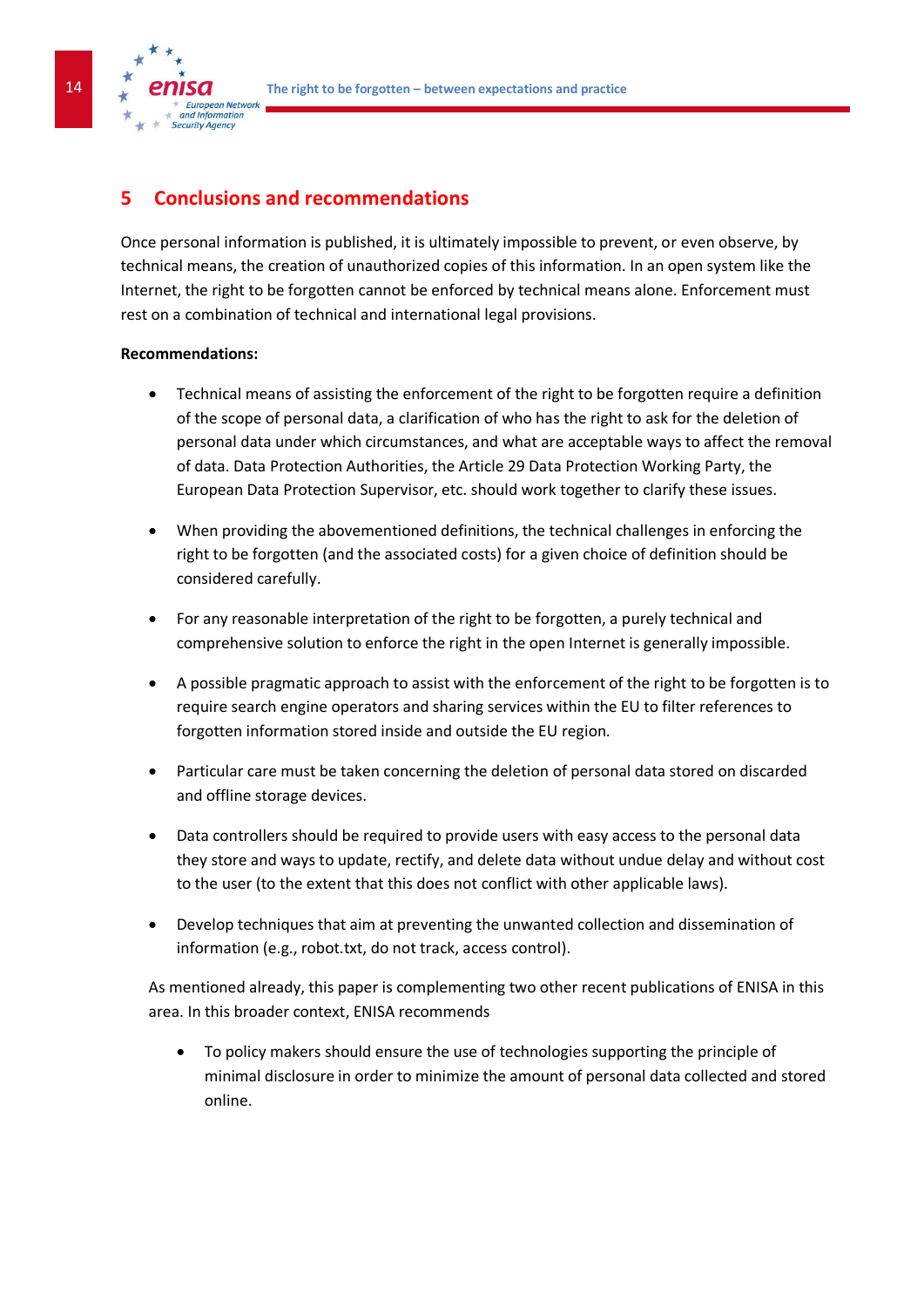

- We also recommend for all parties the use of encryption for the storage and transfer of personal data.
- Particular attention should be focusing on tracking and profiling online, and policy makers should provide clear sanctions and means for enforcement in order to block misbehaving players and to force compliance with rules and regulations regarding personal data protection.
- The Data Protection Authorities and relevant stakeholders in the field should aim to improve user awareness relating to their rights stemming from the data protection legislation and on the possibilities offered to them by the legal system to exercise these rights, including by complaining in cases of excessive collection and storage of personal data.
- At the same time, Data Protection Authorities, the Article 29 Data Protection Working Party, the European Data Protection Supervisor, etc. should work together to clarify pending definition issues taking into account the practical implementation aspects while Member States should eliminate conflicting regulations (the collection and storage of personal data is not always only governed by the data protection legislation).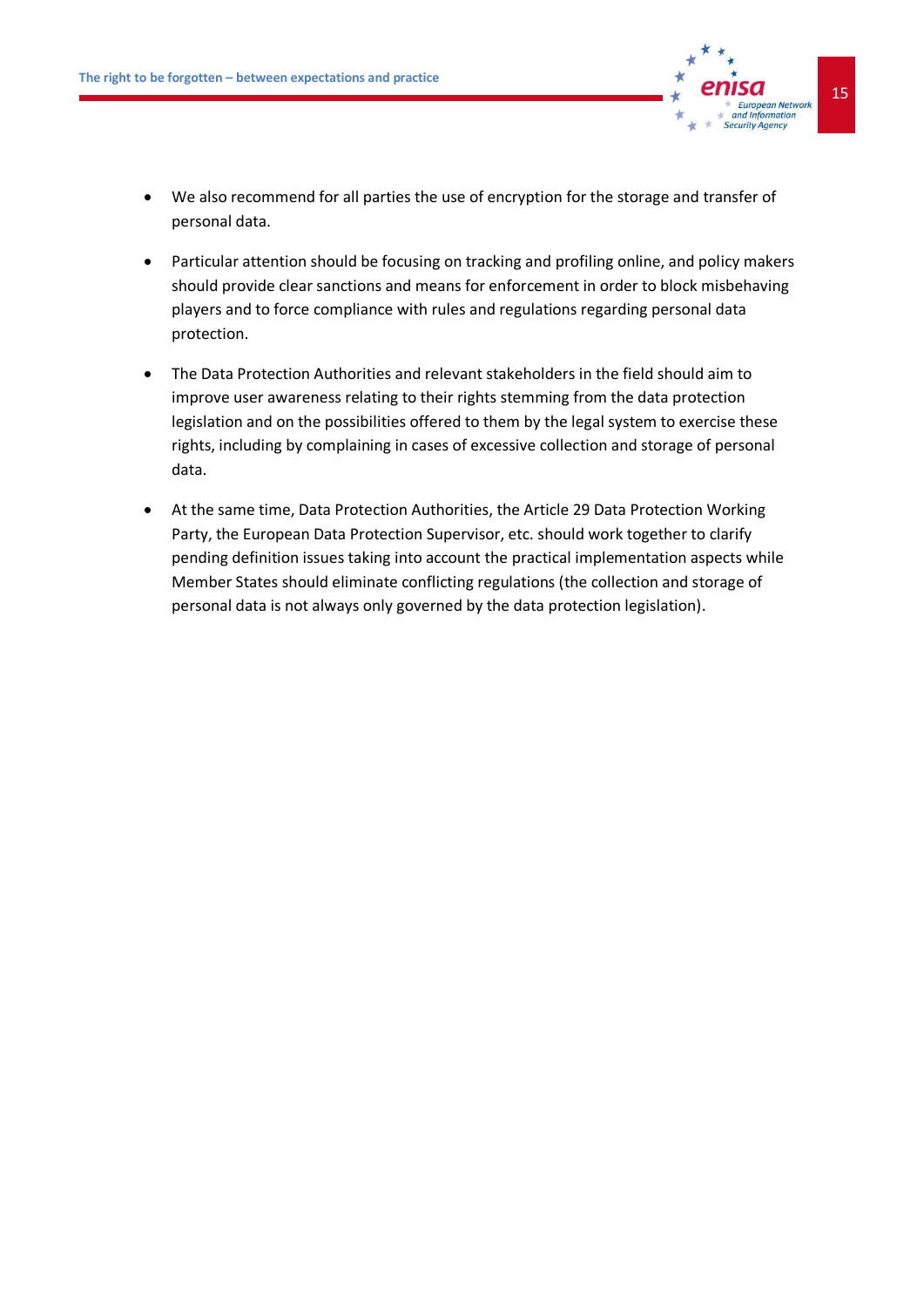

## <span id="page-20-0"></span>**6 Bibliography**

*[1] V. Mayer-Schoenberger. Useful Void: The Art of Forgetting in the Age of Ubiquitous Computing, KSG Working Paper No. RWP07-022. Available at SSRN[: http://ssrn.com/abstract=976541,](http://ssrn.com/abstract=976541) year = 2007.*

*[2] D. Boneh and R. J. Lipton. A revocable backup system. Proc. Usenix Security, 91-96, 1996.*

*[3] Radia Perlman. File System Design with Assured Delete. Proc. 3rd IEEE International Security in Storage Workshop (SISW 2005), 2005.*

*[4] S. Nair, M. Dashti, B. Crispo, and A. Tanenbaum. A Hybrid PKI-IBC Based Ephemerizer System. Proc. New Approaches for Security, Privacy and Trust in Complex Environments, 241-252, 2007.*

*[5] R. Geambasu, A. Levy, T. Kohno, A. Krishnamurthy and H. M. Levy. Comet: An Active Distributed Key-Value Store. Proc. OSDI, 2010.*

*[6] S. Wolchok, O. S. Hofmann, N. Heninger, E. Felten, J. A. Halderman, Chr. Rossbach, B. Waters, and E. Witchel. Defeating Vanish with Low-Cost Sybil Attacks Against Large DHTs. Proc. NDSS, 2010.*

*[7] J. Backes, M. Backes, M. Duermuth, S. Gerling, and S. Lorenz. X-pire! - A digital expiration date for images in social networks. Available online a[t http://arxiv.org/abs/1112.2649,](http://arxiv.org/abs/1112.2649) 2012.*

*[8] The Ephemeral Data Project. EphCOM: Practical Ephemeral Communications (How to implement ephemeral data with only primary Internet services). Available online at [http://arxiv.org/abs/1003.5510,](http://arxiv.org/abs/1003.5510) 2012.*

*[9] W. Luo, Q. Xie, and U. Hengartner. FaceCloak: An Architecture for User Privacy on Social Networking Sites. Proc. of 2009 IEEE International Conference on Privacy, Security, Risk and Trust (PASSAT 2009), 26 - 33, year = 2009.*

*[10] M. Lucas and N. Borisov. FlyByNight: mitigating the privacy risks of social networking. Proc. ACM workshop on Privacy in the electronic society, 1 - 8, 2008.*

*[11] S. Guha, K. Tang, and P. Francis. NOYB: Privacy in Online Social Networks. Proc. ACM SIGCOMM Workshop on Online Social Networks (WOSN), 2008.*

*[12] C. Castelluccia, E. De Cristofaro, A. Francillon, M. A. Kaafar "EphPub: Toward Robust Ephemeral Publishing" In Proceedings of the 19th IEEE International Conference on Network Protocols ( ICNP 2011 ), 2011.*

*[13] UK Information commissioner's office. On: Deleting your data from computers, laptops and other devices. [http://www.ico.gov.uk/for\\_the\\_public/topic\\_specific\\_guides/online/deleting\\_your\\_data.aspx](http://www.ico.gov.uk/for_the_public/topic_specific_guides/online/deleting_your_data.aspx)*

*[14] Darik's boot and nuke (DBAN). <http://www.dban.org/>*